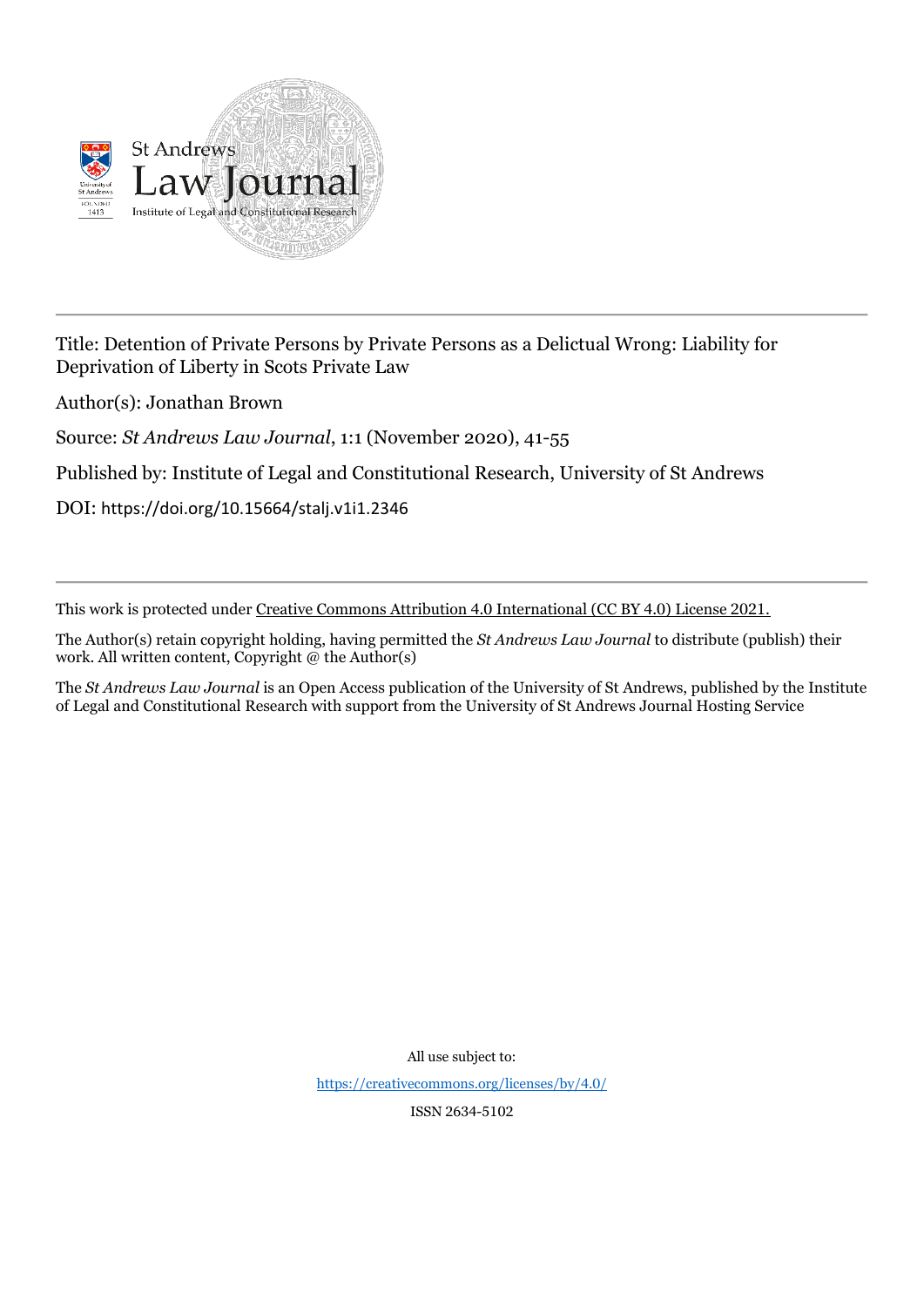# Detention of Private Persons by Private Persons as a Delictual Wrong: Liability for Deprivation of Liberty in Scots Private Law

By Dr. Jonathan Brown

## |Preamble|

| *Jonathan Brown is a lecturer in Scots Private Law at the University of Strathclyde in Glasgow. Previously he was a lecturer in law at Aberdeen's Robert Gordon University. Jonathan considers himself to be a private law generalist and dabbling legal historian. His recent publications include work on medical jurisprudence, the law of defamation and the relation between the Roman law of slavery and modern Scottish human trafficking legislation. The present essay is intended to provide a modern account which places acts amounting to wrongful detention effected by private persons within the taxonomy of iniuria.* |

## **Introduction**

'False imprisonment' is, in English law, a strict liability tort.<sup>1</sup> It is thus actionable regardless of the mind-state of the perpetrator,<sup>2</sup> regardless of whether or not the victim suffers any demonstrable 'loss' or 'damage'<sup>3</sup> and indeed regardless of whether or not the 'victim' knew that they had in fact been falsely imprisoned.<sup>4</sup> To adopt the English lawyer's term of art, the tort is actionable '*per se*'.<sup>5</sup> In general terms, conduct amounts to 'false imprisonment' if the perpetrator has imposed some constraint on the freedom of movement from a particular place ordinarily enjoyed by another individual.<sup>6</sup> Conceptually, 'false imprisonment' falls, as a 'cause of action', under the umbrella of the 'form of action' known as 'trespass to the person',<sup>7</sup> albeit unhappily so in the view of some learned authority.<sup>8</sup> While it has been said that the 'categorisation of trespasses to the person is an ongoing source of

<sup>1</sup> *Regina v. Governor of Her Majesty's Prison Brockhill Ex Parte Evans* [2001] 2 A.C. 19, at 26 *per* Lord Slynn

<sup>2</sup> Although this proposition is now complicated by the fact that the courts require the act amounting to physical imprisonment to have been 'intentional' – see *Lumba v Secretary of State for the Home Department* [2012] 1 AC 245, *per* Lord Dyson JSC at para.65

<sup>3</sup> *Ibid*., para.64

<sup>4</sup> *Murray v Ministry of Defence* [1988] 1 WLR 692, at 703a-c *per* Lord Griffiths

<sup>5</sup> *Lumba*, para.63

<sup>6</sup> *Collins v Wilcock* [1984] 1 WLR 1172, at 1177 *per* Goff LJ

<sup>7</sup> Mulheron, *Tort Law*, p.685

<sup>8</sup> *Wainwright v Home Office* [2001] EWCA Civ. 2081, *per* Buxton LJ at para.68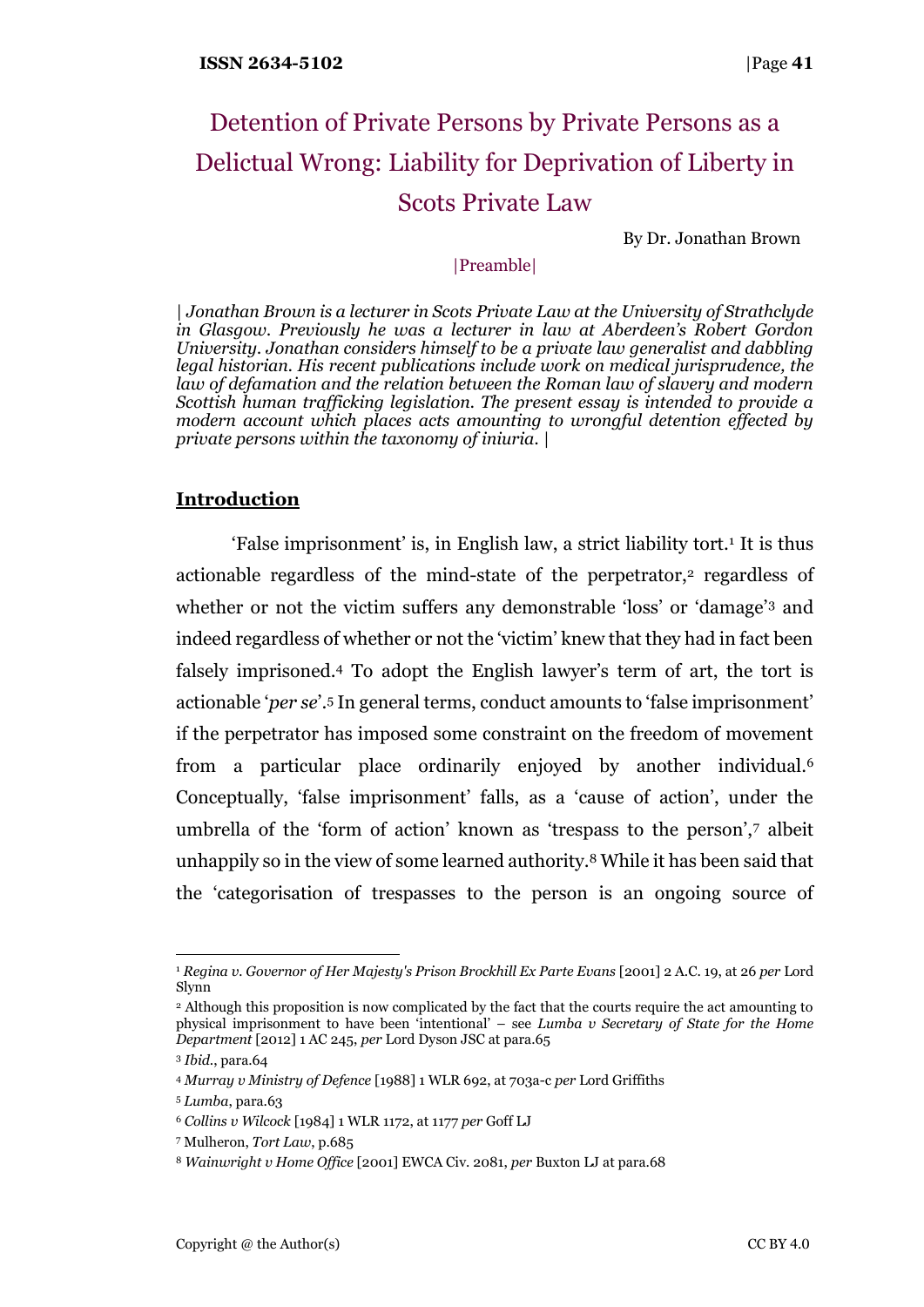confusion',<sup>9</sup> it remains the case that 'the distinction [between actions of trespass and actions on the case] still continues to hold good'.<sup>10</sup> England may have buried her forms of action, but, to this day, those forms do continue to exercise an influence over Common law jurisprudence.

Scotland is not, in spite of its historical and ongoing political union with England, a Common law jurisdiction.<sup>11</sup> Indeed, Scots law knows of no 'torticle' by the name of 'false imprisonment'.<sup>12</sup> In Scotland, 'trespass' refers only to 'transient interference with another person's land [or sufficiently large moveable, such as a ship]<sup>13</sup> without right to do so'.<sup>14</sup> The phrase 'trespass to a chattel' has been described as being 'perfectly unmeaning' by the Scottish courts<sup>15</sup> and the concept of 'trespass to the person' is likewise foreign to lawyers north of the Tweed.<sup>16</sup> This is not to say that Scots law does not afford protection to individual liberty in private law. Rather, it is simply the case that the juridical history of the protection of 'personality rights' in Scotland differs quite drastically from the schema which has developed in the Common law world.<sup>17</sup>

'Affronts to liberty' were termed by Stair 'the most bitter and atrocious forms of injury'.<sup>18</sup> The word 'injury', here, appears as a term of art and does not simply denote (as it typically does today) bodily harm suffered by a legal subject. Rather, it refers to what MacKenzie termed, in his 17th century *opus* on *Matters Criminal*, <sup>19</sup> 'contumely or reproach'.<sup>20</sup> This usage was common to Civilian jurisdictions in the Seventeenth century<sup>21</sup> and at this time (though not

<sup>9</sup> Mulheron, *Principles*, p.685

<sup>10</sup> *Ibid*., p.686

<sup>11</sup> See the Hon. Lord Gill, *Quo Vadis Leges Romanorum?*, *passim*.

<sup>12</sup> Blackie, *Protection of Corpus*, p.160

<sup>13</sup> See Whitty, *Rights of Personality*, p.215

<sup>14</sup> Anderson, *Property*, para.10.18

<sup>15</sup> *Leitch & Co v Leydon* 1931 SC (HL) 1 at 8

<sup>16</sup> Whitty, *Rights of Personality*, p.215

<sup>17</sup> For the history of 'personality rights' in Scotland, see Blackie, *Unity in Diversity*, *passim*. For comment on the wider *ius commune*, see Blackie, *Doctrinal History*, *passim*.

<sup>18</sup> Stair, *Inst.*, 1, 2, 2

<sup>19</sup> On the significance of the equivalence of crime and delict during this period of Scots law, see Blackie and Chalmers, *Mixing and Matching in Scottish Delict and Crime*, p.286

<sup>20</sup> MacKenzie, *Matters Criminal*, (1678), p.303

<sup>21</sup> Blackie, *Doctrinal History*, p.14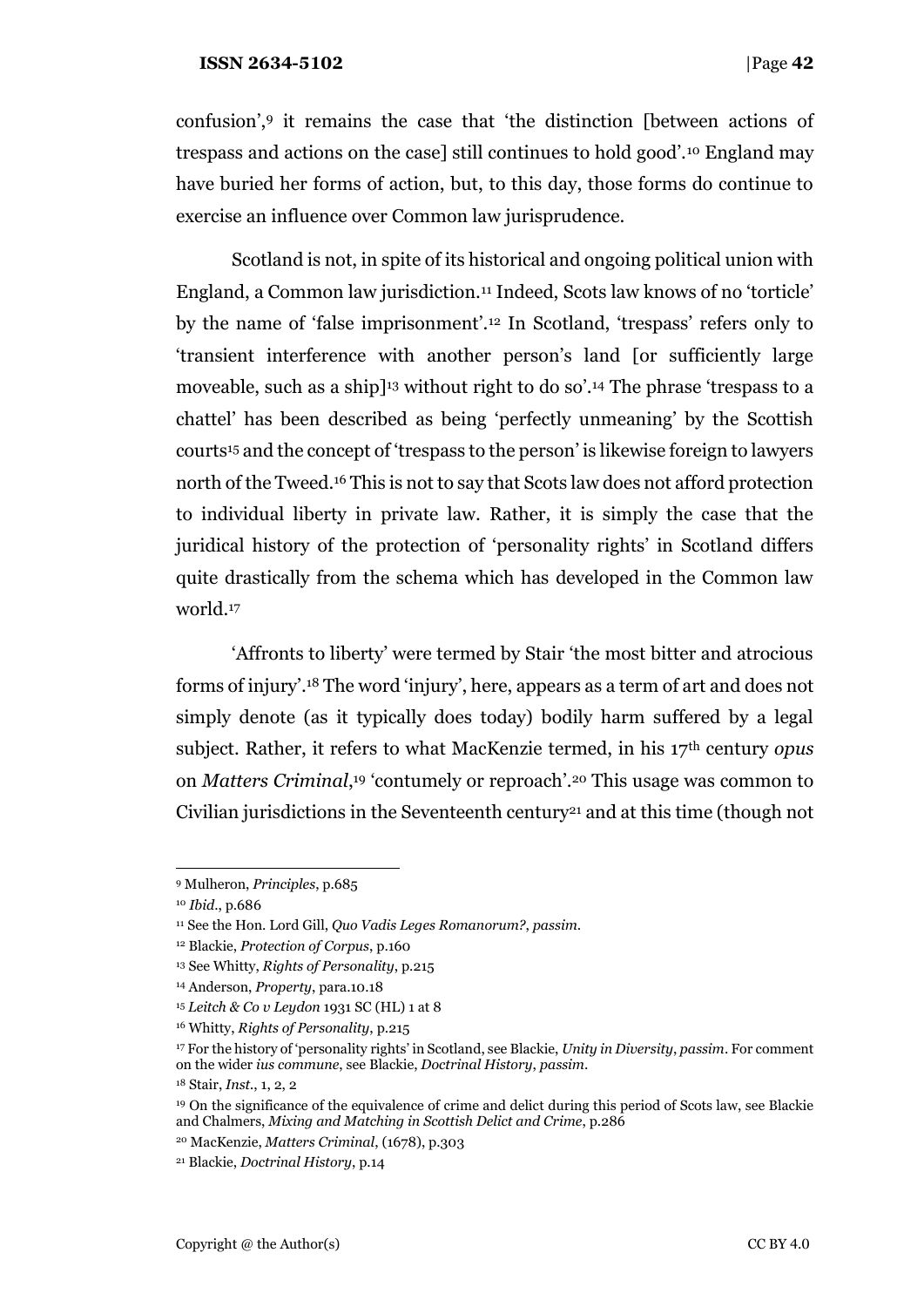immune to influence from south of the border)<sup>22</sup> Scotland was unquestionably a part of the wider European legal family and subject only to limited Common law influence.<sup>23</sup> Thus, it is apparent that the term 'injury' here corresponds with the Roman idea of *iniuria* within the context of the *actio iniuriarum*. 24 This is significant: Due to the significance of the Scottish 'institutional writers',<sup>25</sup> it remains the case today that 'interference with the personal liberty of an individual which is not warranted by law will justify an *actio iniuriarum*  for *solatium*'.<sup>26</sup>

The 'legal ancestor' of the Scottish action(s) for deprivation of liberty, in the context of private law and outwith the context of actions involving public authorities,<sup>27</sup> is therefore markedly distinct from that of the English concept of 'false imprisonment'.<sup>28</sup> This has a number of practical, as well as conceptual, implications. The purpose of this essay is to explore those implications through reference to the Covid-19 (coronavirus) pandemic and the associated lockdown(s) implemented to mitigate its effects. The facts arising from the localised lock-down imposed at Manchester Metropolitan University provide a useful case study; here, approximately fifteen-hundred students were sent an email by the University asking them to self-isolate for fourteen days to inhibit the spread of the Covid-19 virus. Many students later reported that they only became aware of the situation after security guards actively prevented them from leaving their halls of residence. In the immediate aftermath of this event, there have been reports that some students are considering legal action and seeking to raise claims of 'false imprisonment' against the institution.<sup>29</sup>

This essay consequently explores the possibility of factually analogous claims succeeding in Scotland (not a mere matter of fancy, given reports of

<sup>22</sup> Blackie, *Unity in Diversity*, p.104

<sup>23</sup> At least insofar as the substantive law is concerned: Sellar, *A Tale of Two Receptions*, *passim*.

<sup>24</sup> MacKenzie divides the classification of 'injuries' into those which are 'real' and those which are 'verbal', consistent with D.47.10.1.1 (Ulpian, citing Labeo) and later Civilian jurisprudence: See MacKenzie, *Matters Criminal*, Tit. XXX, I (p.304)

<sup>25</sup> Of which, see Paton, *Evaluation of the Institutions,* p.201

<sup>26</sup> Walker, *Delict*, p.681

<sup>27</sup> See Reid, *Personality*, paras.5.02-5.03

<sup>28</sup> English common law knows of no analogue to the *actio iniuriarum*: Descheemaeker and Scott, *Iniuria*, p.2

<sup>29</sup> Speare-Cole, *Manchester Students Under Lockdown*, *passim*.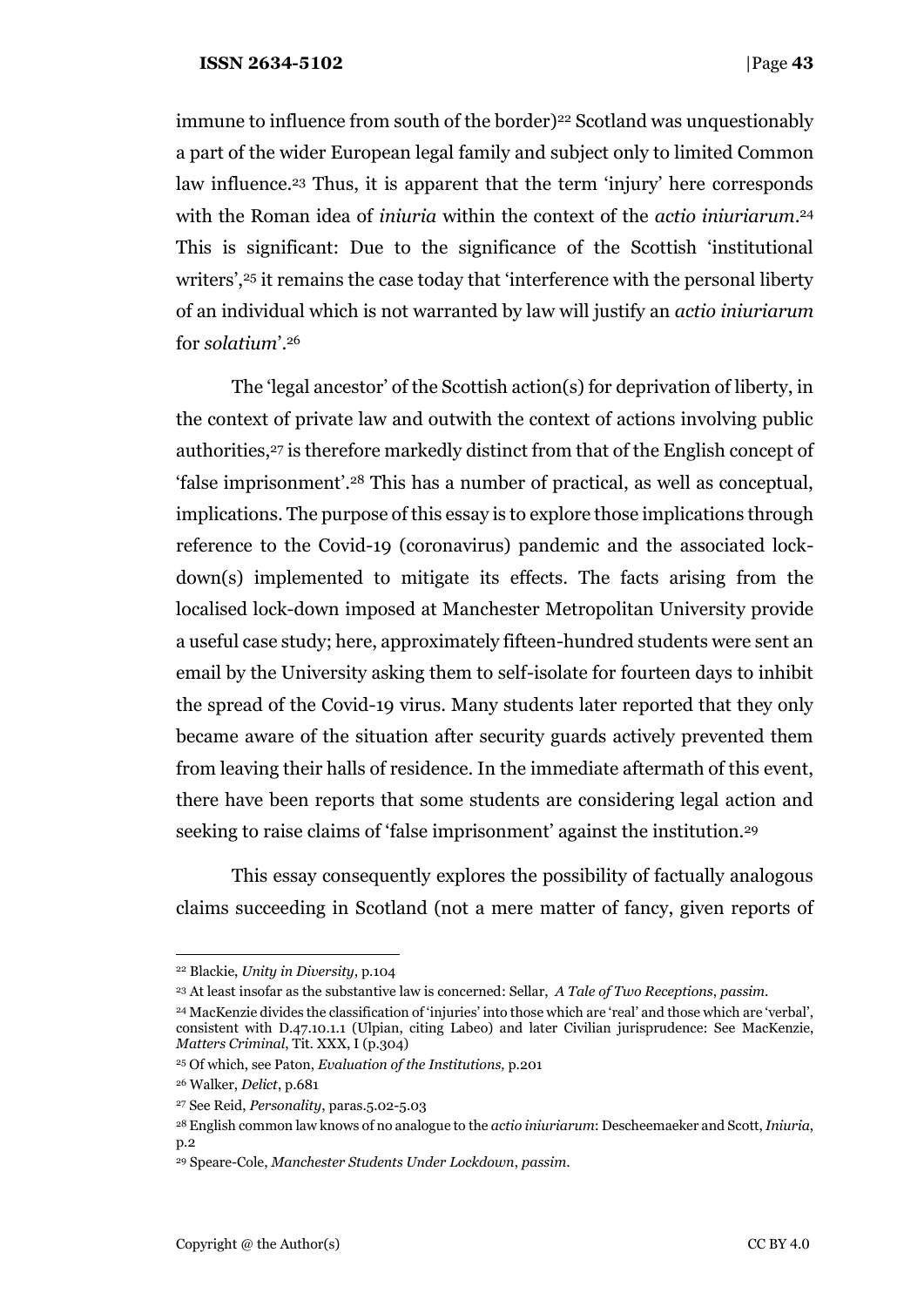comparable situations in this jurisdiction),<sup>30</sup> with specific reference to the doctrinal differences between the English law of 'false imprisonment' and the Scots law of delict pertaining to deprivation of liberty effected by private persons (as opposed to state officials).<sup>31</sup> In so doing, the essay seeks to fit the Scots action(s) for the redress of affronts to 'personal liberty' within the wider schema of the law of delictual liability. This, it is submitted, is necessary not only to ensure the coherence of the legal system as a whole, but also to ensure that actions to recover compensation for deprivation of liberty are understood by the legal profession and wider public alike. In the absence of such understanding, injustice may arise from the success of unmeritorious claims, from the failure of logically meritorious claims, or indeed from the failure to raise potentially successful claims in the first place.

# **'Liberty' as an aspect of** *Corpus* **and the** *Actio Iniuriarum*

'*Actio injuriarum* afforded a strong and efficient protection against injuries to immaterial interests … [it] was adopted from the Romans in order to provide protection against interference with man's (non-material interest) in his dignity and honour'.<sup>32</sup> *Iniuria* in the sense of the *actio iniuriarum* did not simply mean 'wrongdoing' in the broadest sense of that term,<sup>33</sup> rather it denoted hubristic conduct<sup>34</sup> which infringed another person's recognised nonpatrimonial (*i.e.*, 'dignitary')<sup>35</sup> interest(s).<sup>36</sup> It was – and is – thus conceptually distinct from actions to repair 'loss' [*damnum*] that have as their ancestor the

<sup>30</sup> Brooks and Adams, *Banned from Socialising*, *passim*.

<sup>31</sup> Interactions between state officials (such as police officers) and private individuals have been described as 'paradigm case[s]' of wrongful invasion of 'liberty' as a protected interest and there is a considerable body of Scots authority (based on the Act Anent Wrongous Imprisonment 1701) on this topic – of which, see Blackie, *Protection of Corpus*, p.160; Reid, *Malice and Police Privilege*, *passim*. This essay, however, is focused on less paradigm cases; those which arise where a private individual, with no express state authority (in the form of public legislation permitting the conduct), acts to infringe the liberty interests of another private individual.

<sup>32</sup> Zimmermann, *Law of Obligations*, p.1062

<sup>33</sup> Although that was the word's original meaning: Birks, *The Early History of Iniuria*, , p.163

<sup>34</sup> Ibbetson, *Iniuria: Roman and English*, p.40

<sup>35</sup> Whitty and Zimmermann, *Issues and Options*, p.3

<sup>36</sup> 'At a high level of generality, it would probably not be controversial to say that all *iniuriae* were offences against dignity in the broad sense of status or honour (*dignitas*)': Descheemaeker and Scott, *Iniuria*, p.13. Although Descheemaeker and Scott here identify *dignitas* with 'status or honour', there is a case to be made that *existimatio* would be the more fitting (in legal, not merely semantic) term to describe the highest-level dignitary interest protected by the *actio iniuriarum*, with *dignitas* operating functionally as a lower-level catch-all sub-category for personality interests which have not been singled out for specific protection.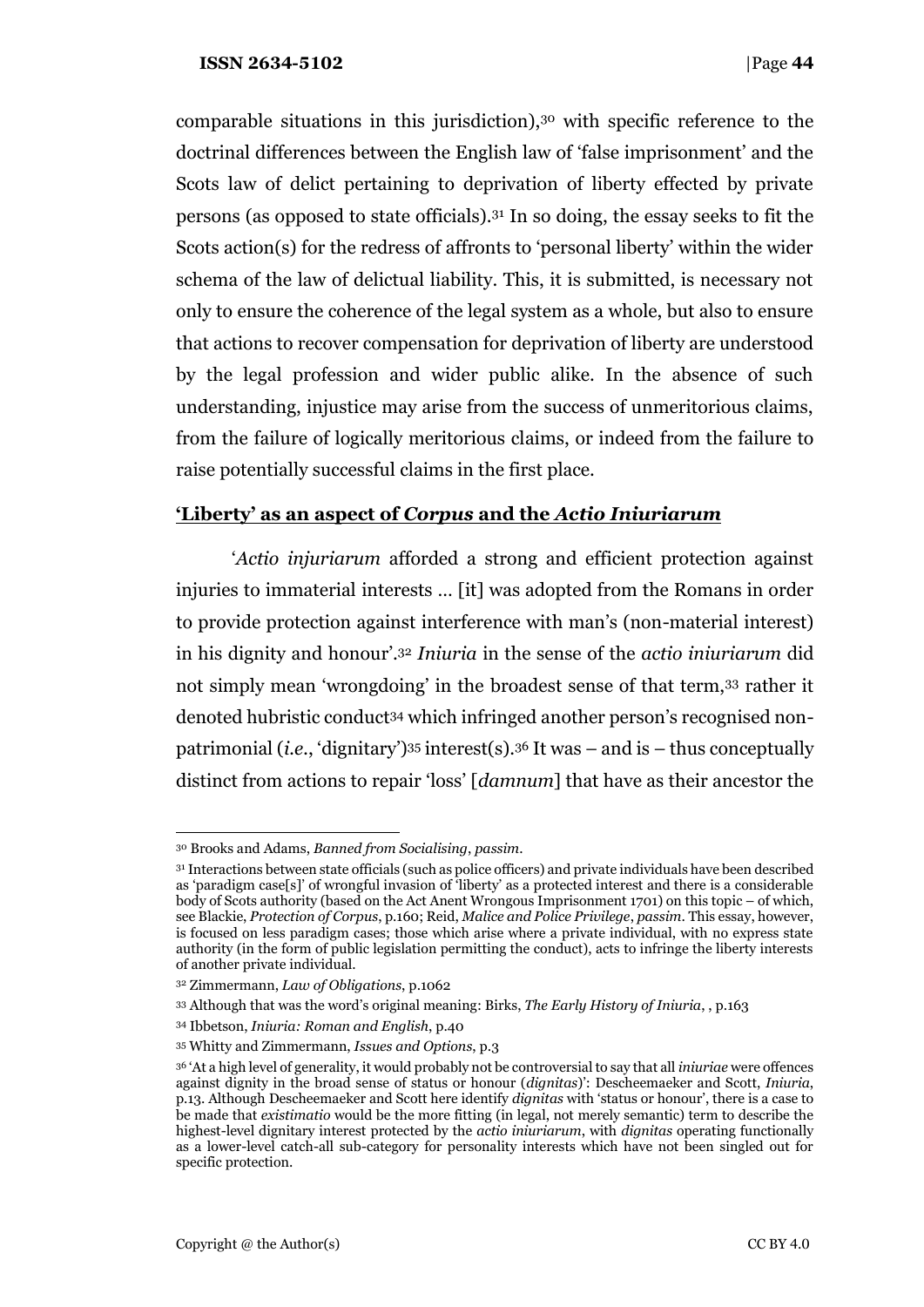*lex Aquila*. <sup>37</sup> There, *iniuria* could be demonstrated by pointing to the defender's *culpa*, <sup>38</sup> but to succeed in an *actio iniuriarum* a pursuer would need to demonstrate that the defender had behaved contumeliously.<sup>39</sup> Should this be proven alongside affront to a recognised 'personality interest', however, the defender would be obliged to make reparation, even if the pursuer did not suffer any pecuniary 'loss'.<sup>40</sup>

Within Roman law, all *iniuriae*, in the sense of the nominate delict, were said to pertain to a person's *corpus* [body], *fama* [reputation] or *dignitas*  [dignity].<sup>41</sup> This triad was co-opted and popularised throughout the *ius commune* by Johannes Voet,<sup>42</sup> to the extent that Blackie termed *corpus*, *fama*  and *dignitas* 'higher level categories… that are central in the general analysis of the more systematic jurists'.<sup>43</sup> Although affronts to each of these three interests are each actionable as *iniuria*, 'the protection in the Scots law of delict of a person's interest in his or her bodily integrity and physical freedom [taken together under the higher-level heading of *corpus*] <sup>44</sup> from the early modern period on has been in different ways separated from the protection of other specific interests relating to the person'.<sup>45</sup> This has had the net effect of obscuring the place of *iniuria* within the framework of Scots law.<sup>46</sup> Unlike in South Africa, where *iniuria* clearly stands alongside the *lex Aquilia* and the 'action for pain and suffering' as one of the 'three pillars' of that jurisdiction's

<sup>37</sup> Descheemaeker and Scott, *Iniuria*, p.2

<sup>38</sup> Ibbetson, *Buckland on the Lex Aquilia*, p.53; G.3.202; D.9.2.44pr. (Ulpian)

<sup>39</sup> Though certain texts, *e.g.*, D.47.10.33 (Paul) appear to suggest that Roman law required conduct to be effected *adversus bonus mores and* for there have to been *contumelia* on the part of the defender, it is 'more likely… that for Ulpian the impropriety of the [defender's] conduct was bundled up in his notion of *contumelia*, whereas for Paul the two requirements were treated as independent of one another, *contumelia* focusing on the subjective aspect of the [defender's] conduct and *adversus bonus mores* focusing on its social interpretation': Ibbetson, *Iniuria: Roman and English*, p.43

<sup>40</sup> See, *e.g.*, D.47.10.9.1 (Ulpian); the irrelevance of pecuniary 'loss' remains a feature of the modern Scots *actio iniuriarum*: Walker, *Delict*, p.40

<sup>41</sup> Dig.47.10.1.2 (Ulpian)

<sup>42</sup> Johannes Voet (1647-1713) was a Dutch jurist and the son of Paul Voet (1619-1677), who was also a jurist. Johannes Voet was the author of, *inter alia*, an authoritative *Commentary on the Pandects*: see Voet, *Commentarius*, 47.10.1

<sup>43</sup> Blackie, *Doctrinal History*, p.2

<sup>44</sup> See Blackie, *Protection of Corpus,* p.156

<sup>45</sup> *Ibid.*, p.155

<sup>46</sup> This state of affairs was not unique to Scotland: '*corpus* was, in many ways, a victim of its own strength as a legally protected interest' throughout the jurisdictions of the *ius commune*. 'Its violation is so intuitively wrongful that it hardly needs to be channelled through the – a highly artificial – construct of *iniuria* for a remedy to be granted' – see Descheemaeker and Scott, *Iniuria and the Common Law*, p.15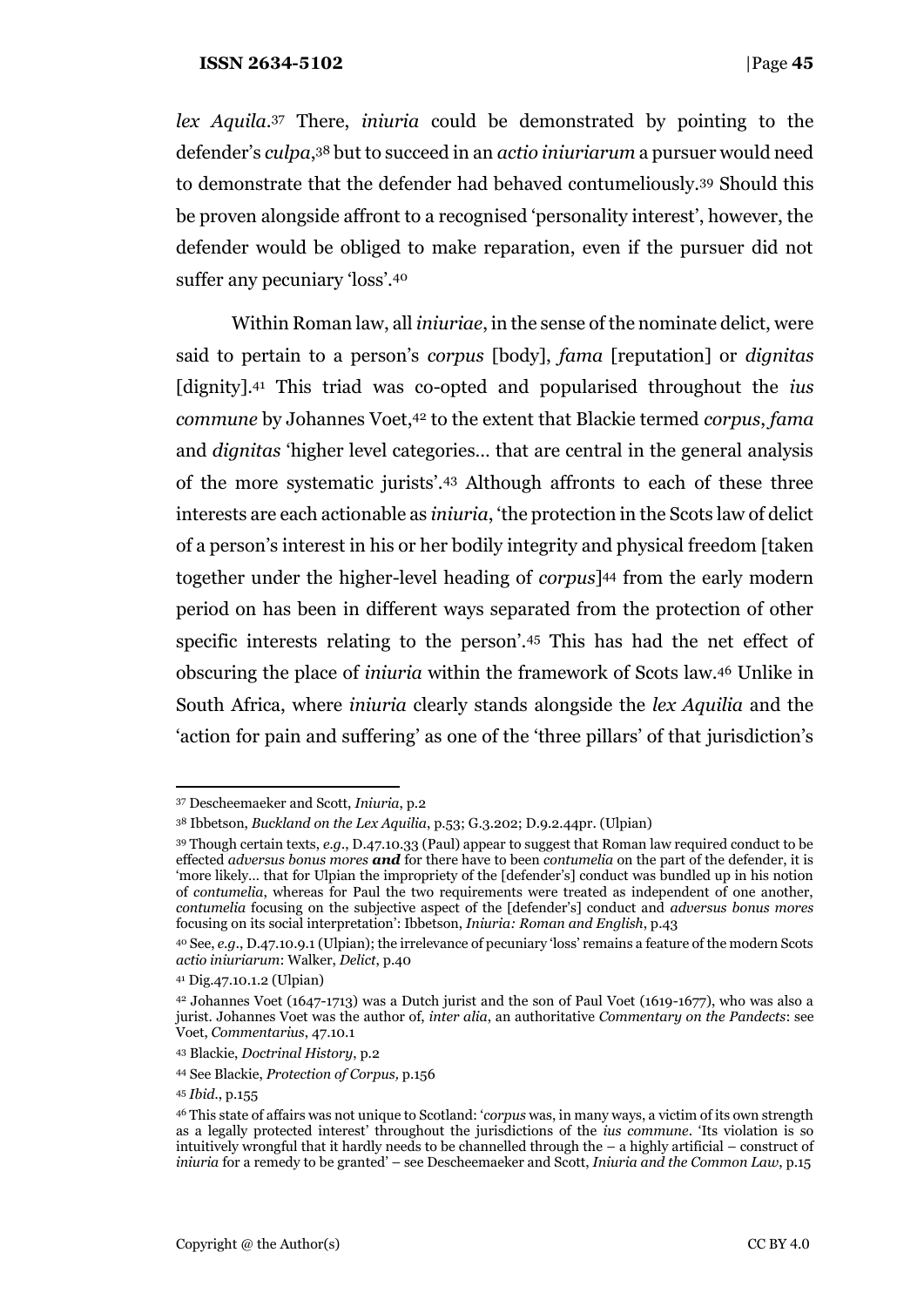law of delict,<sup>47</sup> in Scotland the traditional view has long been that the law of delictual liability 'is founded upon a [unitary] concept of [broad] *culpa*'.<sup>48</sup> This concept of *culpa* is typically said to be derived from the *lex Aquilia*, although in contradistinction to the position in Roman law 'the word *culpa* in this [*i.e.*, the Scots] context had a wide sense and expresses a liability for *dolus* and *culpa*  in a narrow sense'.<sup>49</sup>

This view of the Scots law of delict as predicated entirely on *culpa* has fallen out of fashion. It emerged in the Nineteenth century and has since been invoked 'in cases where there has been a doubt as to the basis of liability'.<sup>50</sup> Nonetheless, it has been said by two of leading lights of Scots law<sup>51</sup> that 'it [is] no longer possible to argue that the law was based on one general underlying principle such as reparation for *culpa* or fault… different interests [are] protected in different ways often far removed from personal injuries cases which have hitherto been considered paradigmatic'.<sup>52</sup> This sage statement has the benefit of appearing as a statement of the obvious, if only in hindsight.<sup>53</sup> Rather than basing the sum of liability on one singular principle, Scots law has historically recognised a basic grammar of Aquilian liability and liability based on *iniuria*, <sup>54</sup> with some native nominate delicts (such as assythment) serving to redress harm effected to the health, limbs and life of oneself and one's family.<sup>55</sup>

In recognition of the fact that it cannot now be said that Scots law is predicated on a single principle, it is submitted that there is an impetus for Scots lawyers to return to the recognition of the place of the *actio iniuriarum*  within the law of delict. The *actio iniuriarum* is acknowledged as an important 'legal ancestor' in many modern European jurisdictions,<sup>56</sup> although the process

<sup>47</sup> Brown, *Revenge Porn and the Actio Iniuriarum*, p.403

<sup>48</sup> MacCormick, *Culpa*, p.13

<sup>49</sup> *Ibid.*

<sup>50</sup> *Ibid.*, p.28

<sup>51</sup> The late Lord Rodger of Earlsferry and the late Professor Joe Thomson.

<sup>52</sup> Thomson, *Delict*, preface.

<sup>53</sup> It is a gift few possess, to state the obvious in such a way that the obvious only seems obvious after it has been stated.

<sup>54</sup> Blackie, *Protection of Corpus*, p.156

<sup>55</sup> See Black, *Delictual Liability in Scotland for Personal Injuries and Death*, p.53

<sup>56</sup> Reid, *Personality*, para.17.18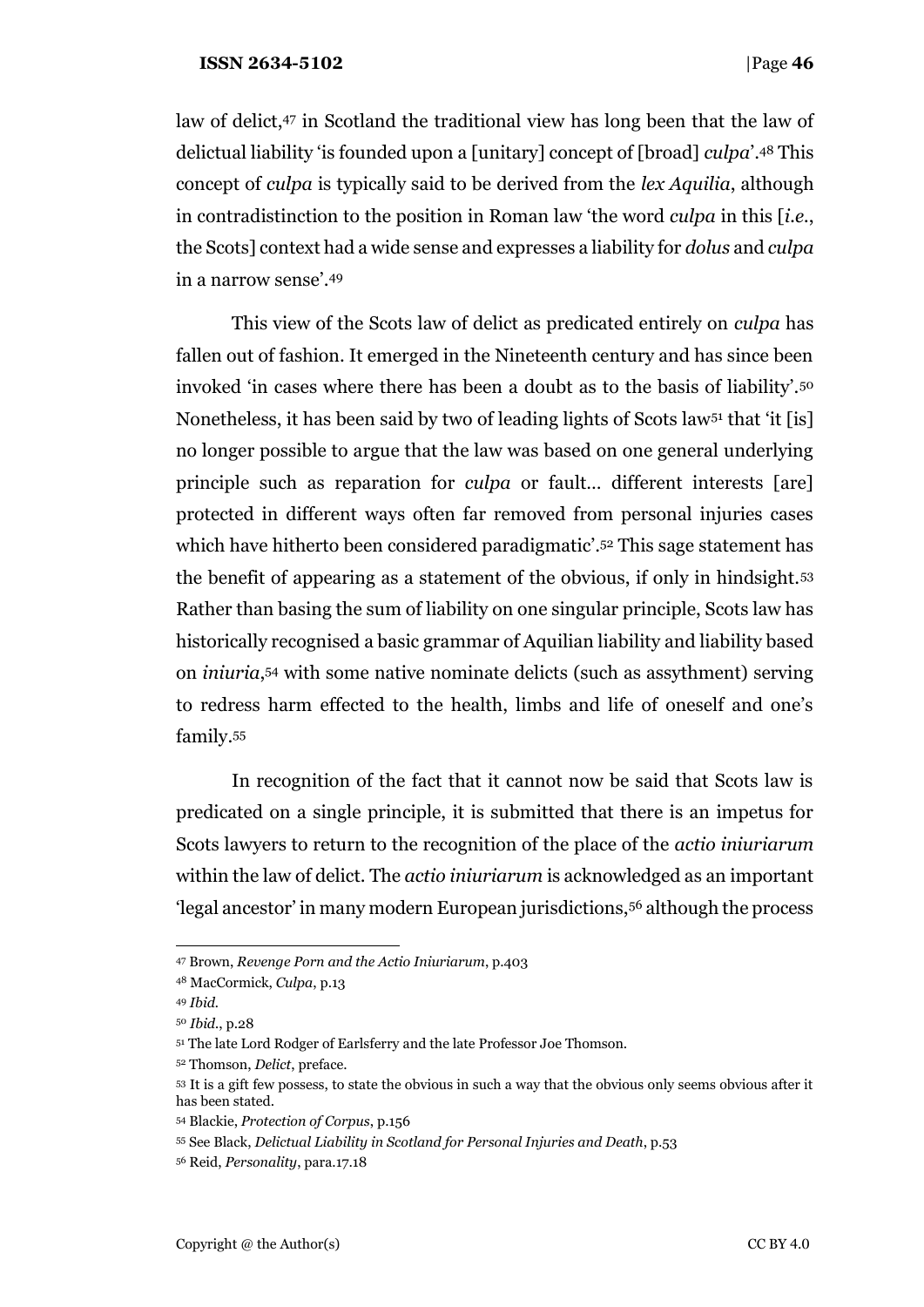of codification has, in most European jurisdictions, severed the direct influence of Roman law as a 'living' source.<sup>57</sup> Scotland, like South Africa, is however (in a sense) a 'living system of Roman law', untouched by codification.<sup>58</sup> Hence, *iniuria* subsists in this jurisdiction not only as a 'legal ancestor', but as the prime source of liability in contemporary delictual actions for assault<sup>59</sup> (including sexual assault and rape),<sup>60</sup> and (presently) defamation.<sup>61</sup> Indeed, in any action which seeks recovery of *solatium* in the absence of proof of *damnum*, the claim is logically predicated on an *actio iniuriarum*. 62

While the ongoing relevance of the *actio iniuriarum* to modern Scots law has been questioned,<sup>63</sup> it is here submitted that development of the concept is preferable to the available alternatives. In the absence of native authority on any given subject, modern Scots practitioners tend to look to English (or other Common law) precedents,<sup>64</sup> which are typically deemed 'persuasive' authority by the judiciary. There are, however, manifest differences between the Scots law of delict and the English law of torts. Most significantly, 'there is no such thing as an exhaustive list of named delicts in the law of Scotland. If the conduct complained of appears to be wrongful, the law of Scotland will afford a remedy even if there has not been any previous instance of a remedy being given in similar circumstances'.<sup>65</sup> In contrast, within the Common law system, wherein 'the creation of a new tort is a bold, some would say irresponsible, exercise… to embrace something new within the concept of delict is so much easier'.<sup>66</sup>

<sup>57</sup> Zimmermann and Visser, *South Africa as a Mixed Legal System*, p.3

<sup>58</sup> Descheemaeker and Scott, *Iniuria and the Common Law*, p.2

<sup>59</sup> Pillans, *Delict*, para.6.13

<sup>60</sup> MacLean, *Autonomy, the Body and Consent in Delict*, para.11.79

<sup>61</sup> Brown, *Defamation*, p.131

 $62$  Particularly given that the action and remedy of assythment was abolished in 1976 by the Damages (Scotland) Act: see s.8 of that Act (since repealed by s.16 of the Damages (Scotland) Act 2011, although no case has been made that this repeal has revived the action).

<sup>63</sup> Reid, *Personality*, para.17.12

<sup>64</sup> See Brown, *The Scottish Legal System*, *passim*.

<sup>65</sup> *Micosta SA v Shetland Islands Council* 1986 SLT 193, at 198 *per* Lord Ross

<sup>66</sup> Lord Hope of Craighead, *The Strange Habits of the English*, (Stair Society, 2009), p.317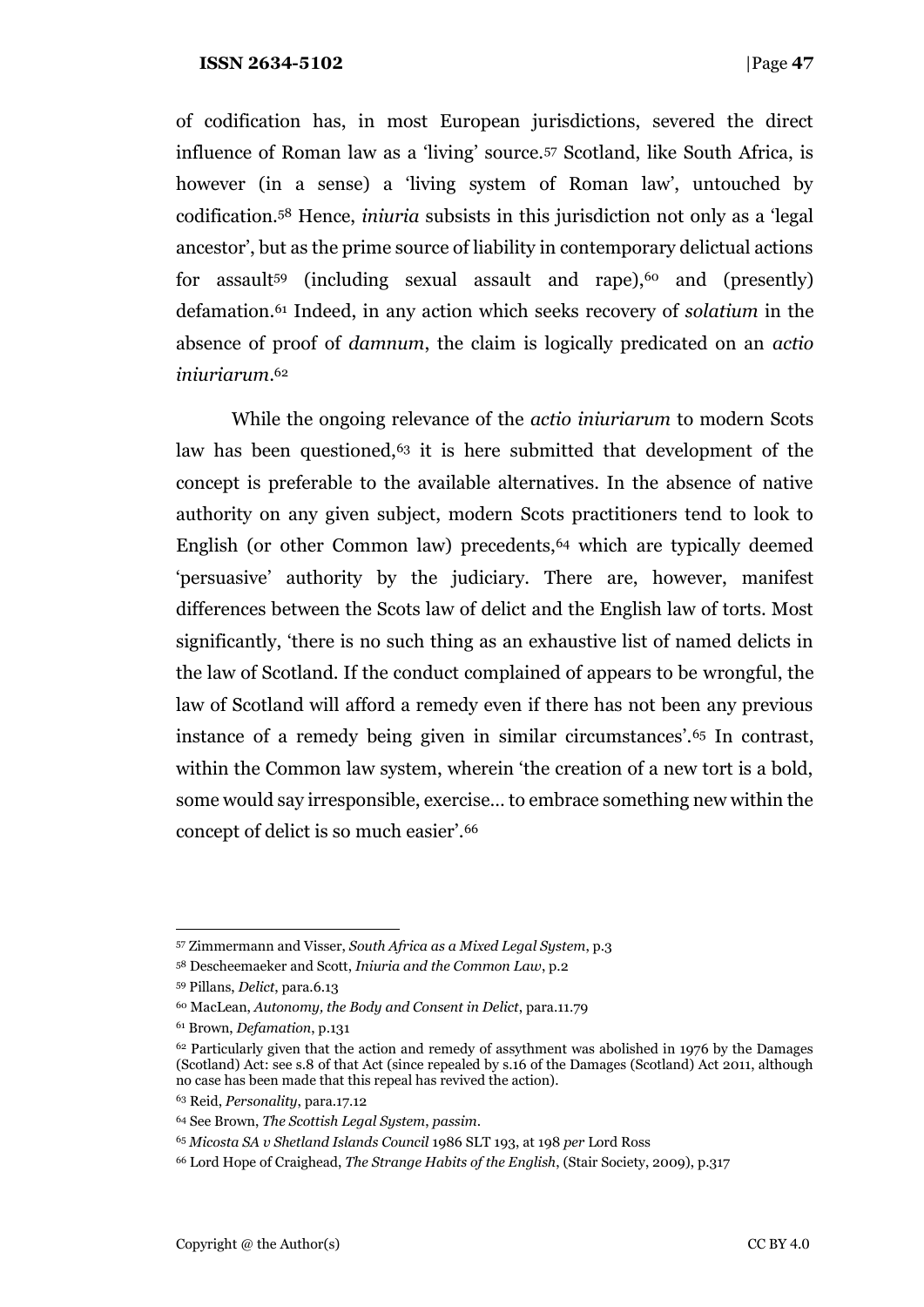There is thus 'little historical basis in Scots law for the kind of structural difficulties that have restricted English law'.<sup>67</sup> Scots lawyers should therefore be wary of importing Common law authorities into their jurisprudence, lest the character of the Scots law of delict be wholly and irretrievably changed. This sense of wariness should be further heighted in respect of areas of law where there is conceptual incoherence within the Common law tradition itself. As noted in the introduction to this essay, the nature of the tort of 'false imprisonment' is such that certain learned judges and commentators are of the view that it should not be categorised as a 'trespass to the person'. Rather, it appears that it would be better conceptualised as an 'action on the case'. In a jurisdiction such as Scotland, where these terms are meaningless, there is a risk that if case law concerning 'false imprisonment' is deemed 'persuasive' and thus received as law, then the structure of the law itself will break down. Instead of a principled and rational system, there would be only a pigeonhole arrangement of nominate actions. To abandon reason and make it the slave of alien precedent would be a retrograde step.

There is, however, a dearth of native Scots authority on the subject of deprivation of liberty effected by private persons. While it is not the case that 'wrongful detention by private persons now occurs only rarely', <sup>68</sup> as figures from the National Crime Agency in respect of human trafficking bear out,<sup>69</sup> it is nevertheless the case that private law actions concerning wrongful detention are rare.<sup>70</sup> It is consequently natural for Scots lawyers to seek guidance from the law of other jurisdictions when faced with problems arising from such matters. To argue that Scots lawyers should resist the importation of alien precedents into their system is not, however, to argue that they should resist the use of foreign precedents. Merely, it is to claim that for a foreign precedent to be deemed 'persuasive' by the Scottish courts it ought to be decided on the basis of principles which are consistent with the norms of Scots law. The

<sup>67</sup> Reid, *Personality*, para.17.17; Reid here refers to the position in respect of informational privacy, but her point can be generalised.

<sup>68</sup> As suggested by Reid: *ibid*., para.5.48

<sup>69</sup> See National Crime Agency, *National Referral Mechanism Statistics – End of Year Summary 2018*  (published 20/03/2019)

<sup>70</sup> See Brown, *Servitude, Slavery and Scots Law*, p.371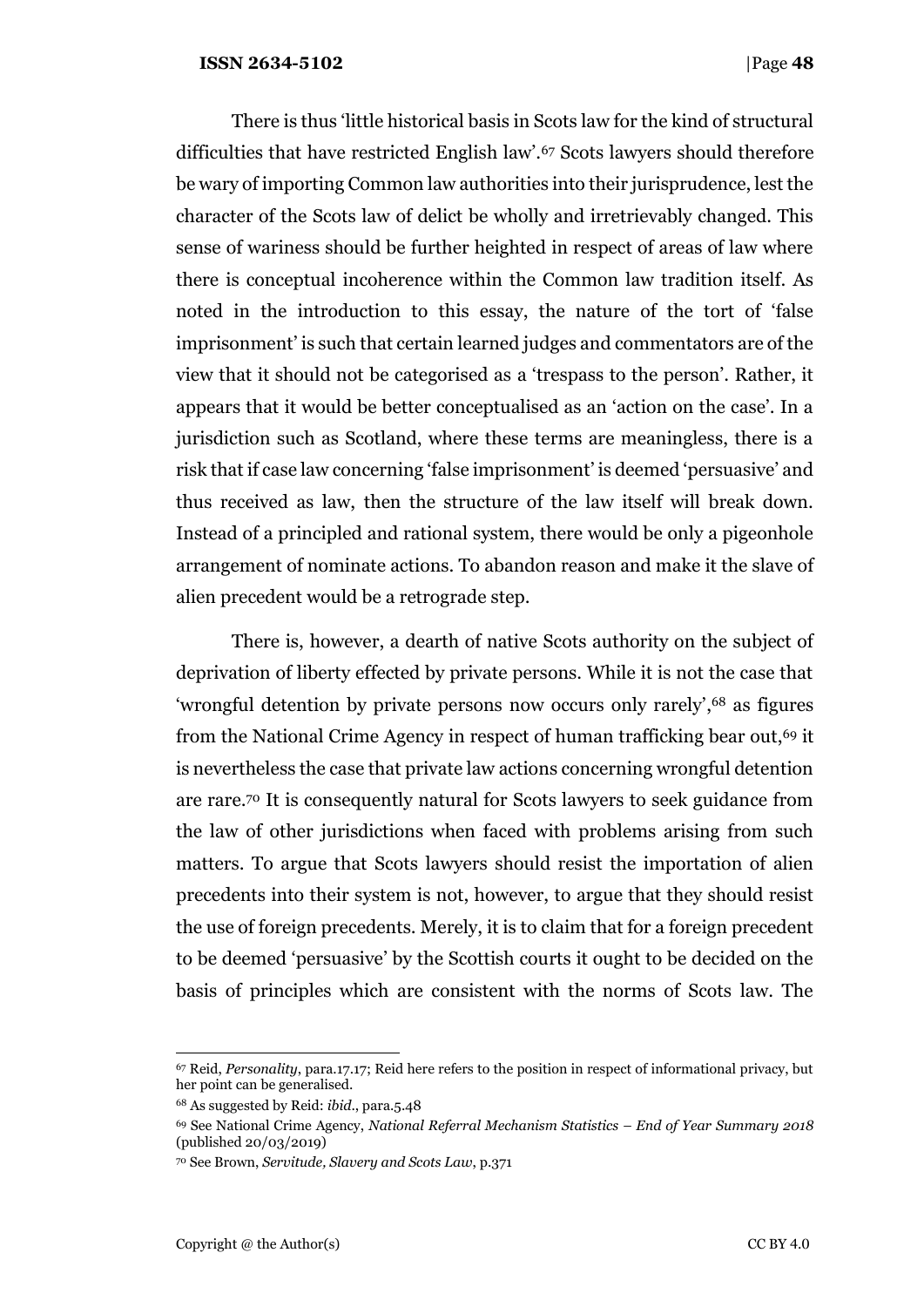English tort of false imprisonment, with its different history and jurisprudential background, is not analogous to the Scots action for the wrongful deprivation of liberty and consequently reliance on authorities concerning such could potentially introduce conceptual confusion, rather than clarity, to Scots law.

Though geographically distant from one another, South Africa has been described as Scotland's closest legal neighbour. This is due to the fact that Scotland and South Africa share a common uncodified Roman-Dutch heritage and have each (at various times, to various degrees) been influenced by the Anglo-American Common law.<sup>71</sup> South Africa has thus been able to build up a 'copious and vigorous case law' concerning the *actio iniuriarum*<sup>72</sup> and, given the conceptual and historical similarities between Scots and South African jurisprudence, this body of authorities could serve as a fruitful source of borrowing for Scottish lawyers.<sup>73</sup> There is little question, as there were in bygone days,<sup>74</sup> of the practical accessibility of such authorities: a great many are freely available via the South African Legal Information Institute (SAFLII) database.

In Scotland, 'since the earliest accounts of the law of reparation, infringement of liberty has been regarded as a "delinquence" which requires to be compensated'.<sup>75</sup> Comparably, in South Africa, 'it has long been settled law that the arrest and detention of a person are a drastic infringement of his basic rights, in particular the rights to freedom and human dignity, and that, in the absence of due and proper legal authorisation, such arrest and detention are unlawful.'<sup>76</sup> The South African actions for recovery of *solatium* in the face of wrongful arrest, detention (by private persons) and imprisonment (by state officials) is grounded in the *actio iniuriarum*. <sup>77</sup> Though the institutional connection to the *actio iniuriarum* is less clearly articulated in Scotland than

<sup>71</sup> Brown, *The Scottish Legal System*, p.59

<sup>72</sup> Reid, *Personality*, para.17.12

<sup>73</sup> See Burchell, *Personality Rights in South Africa*, pp.352-353

<sup>74</sup> See Blackie and Whitty, *Scots Law and the New Ius Commune*, p.80

<sup>75</sup> Reid, *Malice and Police Privilege*, p.175

<sup>76</sup> *Theobald v Minister of Safety and Security and Others* 2011 (1) SACR 379 (GSJ), at 389F

<sup>77</sup> Nkosi, *Balancing Deprivation of Liberty and Quantum of Damages*, p.66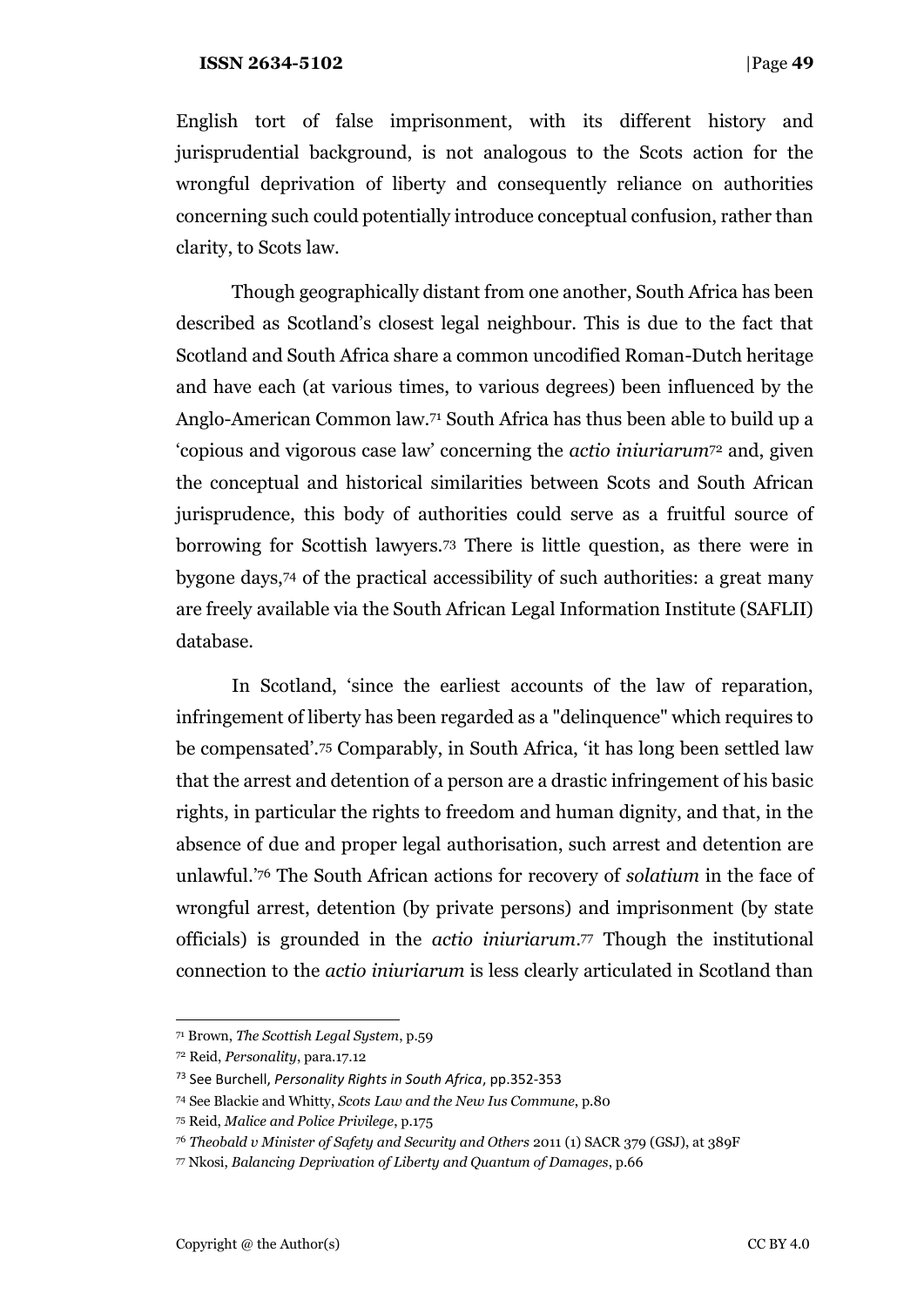in South Africa, in both jurisdictions the deprivation of a person's liberty is not actionable as a tort *per se*, but rather actionable on the basis of the delictual liability arising from interference with the detained person's dignitary interest in their *corpus*. 'Borrowing' principles and authorities from South African jurisprudence is, thus, less likely to do structural damage to the Scots law of delict than is borrowing from Common law authorities.

# **Deprivation of Liberty as** *Iniuria*

As an action based on *iniuria*, in any claim for redress following deprivation of liberty, the pursuer must be able to prove that they have subjectively suffered 'affront'<sup>78</sup> (and so deprivation of liberty is not, logically, actionable where the pursuer did not realise that they were detained)<sup>79</sup> in addition to establishing the objective wrongfulness of the defender's conduct.<sup>80</sup> Whether or not conduct is to be understood as 'objectively wrongful' turns on the question of whether or not said conduct is deemed juridically *contra bonos mores* [contrary to good morals].<sup>81</sup> This standard – though presented here in the 'decent obscurity of a learned language'<sup>82</sup> – is simply analogous to the familiar benchmark of 'public policy',<sup>83</sup> which is recognised as presently permeating the law of delict.<sup>84</sup> Although the courts in Scotland have not, in recent times, analysed acts amounting to the deprivation of liberty effected by private persons within the schema of liability for *iniuria*, it is here submitted that the extant Scots authorities on the subject (such as they exist) can be fit neatly within this framework.

It is said that to succeed in an *actio iniuriarum* there must be *animus iniuriandi* [intention to injure] on the part of the delinquent.<sup>85</sup> To say such has been described by Zimmermann, however, as an 'ahistorical generalisation'.<sup>86</sup>

<sup>78</sup> *Le Roux v Dey* [2011] 3 SA 274 (CC), para.143

<sup>79</sup> Cf. D.47.10.3.2; see also Ibbetson, *Iniuria: Roman and English*, fn.41

<sup>80</sup> *Ibid*., para.70

<sup>81</sup> Strauss, *Bodily Injury*, p.182

<sup>82</sup> Johnston, *Res Merae Facultatis*, p.141

<sup>83</sup> Strauss, *Bodily Injury*, p.182

<sup>84</sup> See Pillans, *Delict*, preface

<sup>85</sup> Erskine *Institute*, 4.4.80

<sup>86</sup> Zimmermann, *Obligations*, pp.1059-1061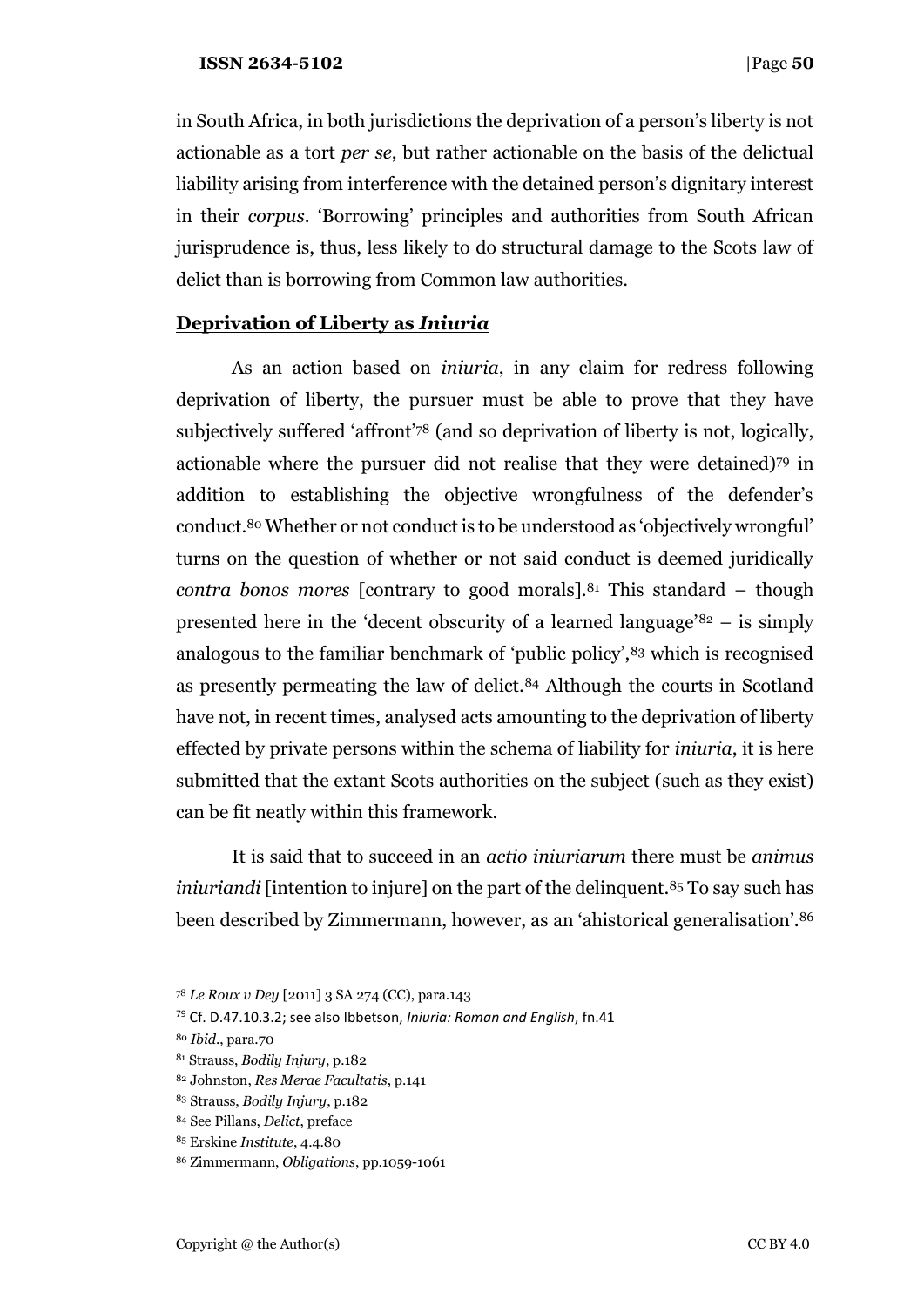While it is the case that a delinquent must possess *animus* in order to be capable of effecting the delict of *iniuria*, *animus* here does not mean simply 'intention' but rather to the broader ability of a person to form an 'intention' as a matter of law.<sup>87</sup> In other words, *iniuria* cannot be inflicted by one who is insane or of nonage.<sup>88</sup> It can only be inflicted by one who is capable of understanding the wrongfulness of their actions, even if as a matter of subjective fact the individual in question does not in fact appreciate the wrongfulness of said action.<sup>89</sup> Consequently, in spite of what the terminology of *animus iniuriandi* implies, the need be no design to actively cause affront. *Iniuria* may be inflicted by one who affronts the personality interests of another through misplaced zeal as much as where one has acted with an express design to injure.<sup>90</sup>

It is for this reason that in *Stevens v Yorkhill NHS Trust*, <sup>91</sup> the pursuer's case was permitted to proceed to probation notwithstanding the absence of any claim of malice, intention or '*animus iniuriandi*' on the part of the defenders. This ostensible oddity can be rationalised on the grounds that the core of the *actio iniuriarum* is the *contumelia* displayed by the wrongdoer. *Contumelia* – hubristic disregard of a recognised personality interest – cannot be effected through simple negligence, but it is quite apparent that one might recklessly disregard another's rights.<sup>92</sup> Hence, conduct might be actionable as *iniuria*  where it is unthinking (as where one acts without thinking about the interests of others),<sup>93</sup> but not where the alleged perpetrator is incapable of thinking.

An *actio iniuriarum* thus occurs where a delinquent, who is *compos mentis*, hubristically acts to the subjective and objective affront of another

<sup>87</sup> Ibbetson, *Iniuria: Roman and English*, p.40

<sup>88</sup> D.47.10.3.1 (Ulpian)

<sup>89</sup> D.47.10.3.2 (Ulpian); although Ulpian here suggests that one need not be aware of the wrongdoing for it to be actionable, in D.47.10.11.1 it is stressed that an *actio iniuriarum* will not lie where there is dissimulation on the part of the 'victim'.

<sup>90</sup> The paradigm exemplar of such would be where a physician provides medical treatment without the consent of, or against the wishes of, their patient. Here, the benevolent intention of the doctor is irrelevant; in disregarding the patient's personality interests, even in the perceived best interests of the patient, the physician commits iniuria in the form of assault: see Brown, *When the Exception is the Rule*, p.37

<sup>91</sup> [2006] CSOH 143

<sup>92</sup> See the discussion in Smith, *Damn, Injuria, Damn,* p.126

<sup>93</sup> David Ibbetson, *Iniuria, Roman and English*, p.40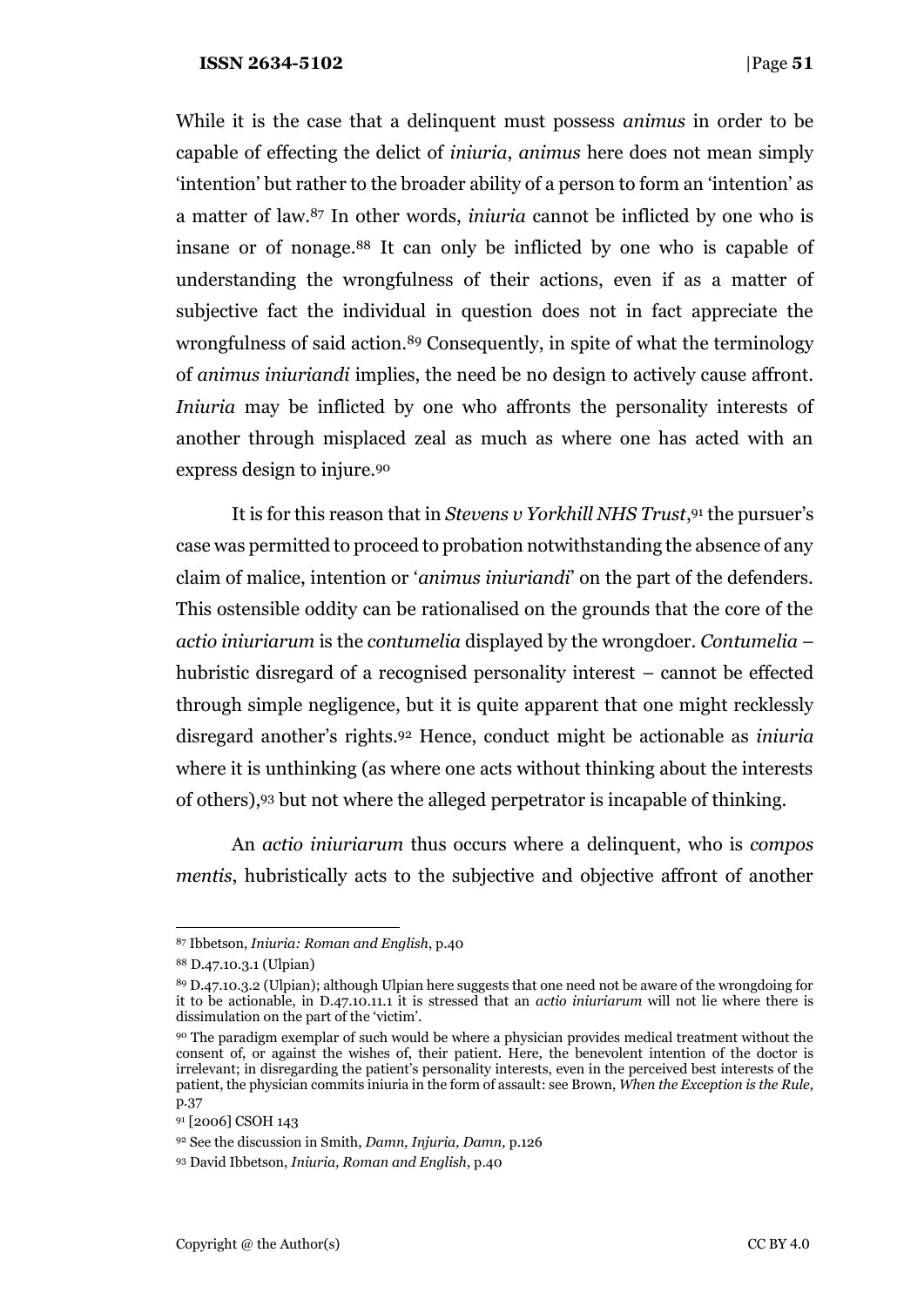person's recognised personality interest(s). Liberty, as an interest which falls under the 'higher-level' category of *corpus*, is manifestly a recognised and protected personality interest. Consequently, affronts to liberty are, in Scots law as in South Africa, 'injurious' in the technical sense of that term. As such, in Scots law the act of hubristically depriving another of their liberty is actionable *sine damno* – that is, without proof of loss. *Solatium*, rather than 'damages',<sup>94</sup> is payable as recognition that a wrong has been committed by the delinquent.<sup>95</sup> That *solatium* is payable *sine damno* ostensibly marks a point of similarity with 'false imprisonment', but this point of analogy should not be stretched too far. An *actio iniuriarum* does not give rise to liability '*per se*' in the Anglo-American sense. Rather, that *solatium* is payable *sine damno* is a relic of the history of the *actio iniuriarum* as a penal delict.<sup>96</sup> In recognition of the aversion of modern Scots law to private penal remedies, however, *solatium*  was 'effortlessly reinterpreted as being purely compensatory when the time came for legal writers to fit the *actio iniuriarum* into the modern theory of Scots delict law'.<sup>97</sup>

'Unlike officials operating under statutory authority, private persons do not enjoy any form of privilege and thus malice need not be proved in order to establish liability' for depriving another of their liberty.<sup>98</sup> It is sufficient for the pursuer to show that the detention was 'wrongful'.<sup>99</sup> This, it is submitted, corresponds with the framework of liability based on *iniuria*; the threshold for what amounts to contumelious conduct is lower where one acts without grant of legal authority. A police officer or other such state official who infringes the liberty interest of a private person does not axiomatically commit a legal wrong, for they enjoy a privilege which ordinary persons do not.<sup>100</sup> Hence, the

<sup>94</sup> 'Though typically conflated or taken together, [damages and *solatium*] are conceptually separate: damages repair instances of *damnum* (loss), while an award of *solatium* affords reparation for nonpatrimonial injury or affront: see Brown, *Defamation*, p.131

<sup>95</sup> 'It should be noted that 'in principle solatium for "hurt feelings" caused by affront based upon the actio injuriarium is a different animal to the solatium that can be awarded to a claimant for physical or psychiatric injury': *Stevens*, para.63

<sup>96</sup> 'In Scots law, the *solatium* awarded by courts to the successful claimant under *iniuria*… was originally regarded as being entirely penal': Descheemaeker, *Solatium and Injury to Feelings*, p.73

<sup>97</sup> *Ibid.*

<sup>98</sup> Reid, *Personality*, para.5.50

<sup>99</sup> *Smith v Green* (1853) 15 D. 549; *MacKenzie v Young* (1902) 10 SLT 231

<sup>100</sup> This is not to say that a private person who detains another *necessarily* commit a wrong: one may legitimately act to protect one's proprietary interest (Bell, *Principles*, §2032) or where there is 'moral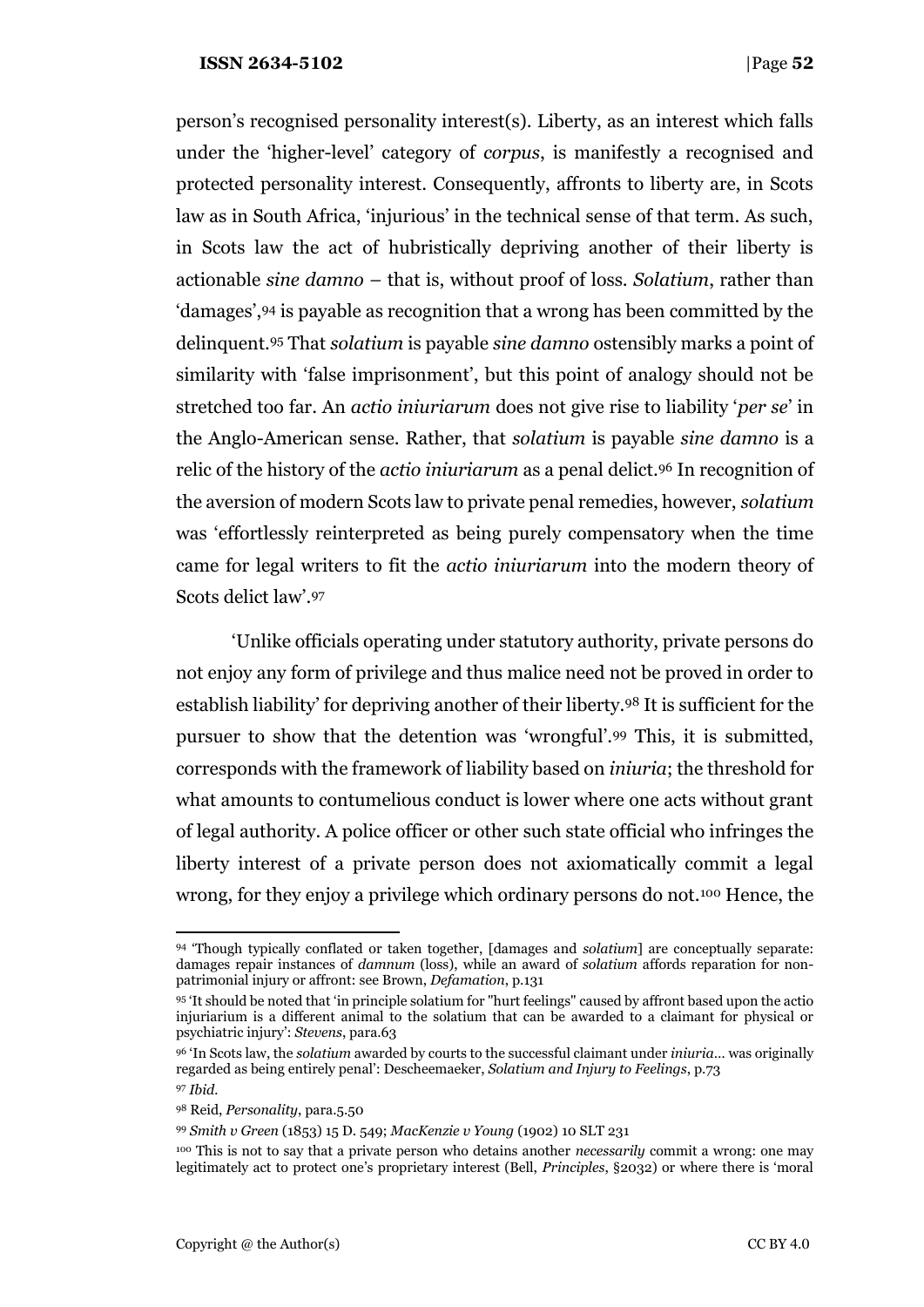courts require more than proof of the mere act of detention where the alleged wrongdoer is a state official.<sup>101</sup> Where the defender is a private person, however, the 'wrongfulness' of the act will be presumed in the absence of vitiating factors.<sup>102</sup> In other words, where the alleged delinquent is a state official, the onus is on the pursuer to prove that the defender's conduct was positively *contra bonos mores*. Where the alleged delinquent is a private person, it is for the defender to demonstrate that their conduct was not *contra bonos mores*.

The formal need to demonstrate the objective 'wrongfulness' of the act complained of marks the modern Scots action for wrongful detention as a child of *iniuria* rather than of strict liability. While in practice the ease with which 'wrongfulness' might be established in cases against private persons, in the face of the presumption thereof, is such that one might describe liability for such as 'strict' *de facto* if not *de jure*, <sup>103</sup> the temptation to categorise wrongful detention in this manner should be resisted. To do so would, as occurred in respect of the delict of defamation, have a deleterious effect on the coherence and rationality of Scots law.<sup>104</sup> When faced with novel problems arising out of conduct amounting to deprivation of liberty, Scots lawyers should consequently avoid looking to Anglo-American precedent. Instead, comparative consideration of South African authorities would allow for the development of a more coherent and principled framework which is in keeping with the spirit of Scots law.

## **Conclusion**

The above discussion, as indicated in the introduction, is not mooted as a matter of idleness. It is of considerable practical importance given the reports

certainty' that a crime has been committed: SME, *Criminal Procedure*, (2002 Reissue), para.101. Such considerations are, it is submitted however, a mere vitiation of the general rule that deprivation of liberty is *contra bonos mores*; the wrongfulness of deprivation of liberty, in other words, has to be weighed against other public policy considerations, such as those stemming from the law of property or from the general proposition that people in society should not commit crimes.

<sup>101</sup> See *Whitehouse v Gormley* [2018] CSOH 93, para.164. See also Lindsay *Relegated No Longer?*, *passim*.

<sup>102</sup> See, *e.g.*, Reid, *Personality*, para.5.54

<sup>103</sup> This position would thus mirror the development of the Scots common law pertaining to defamation: See Blackie, *Defamation*, p.634

<sup>104</sup> See the discussion in Brown, *Defamation*, *passim*.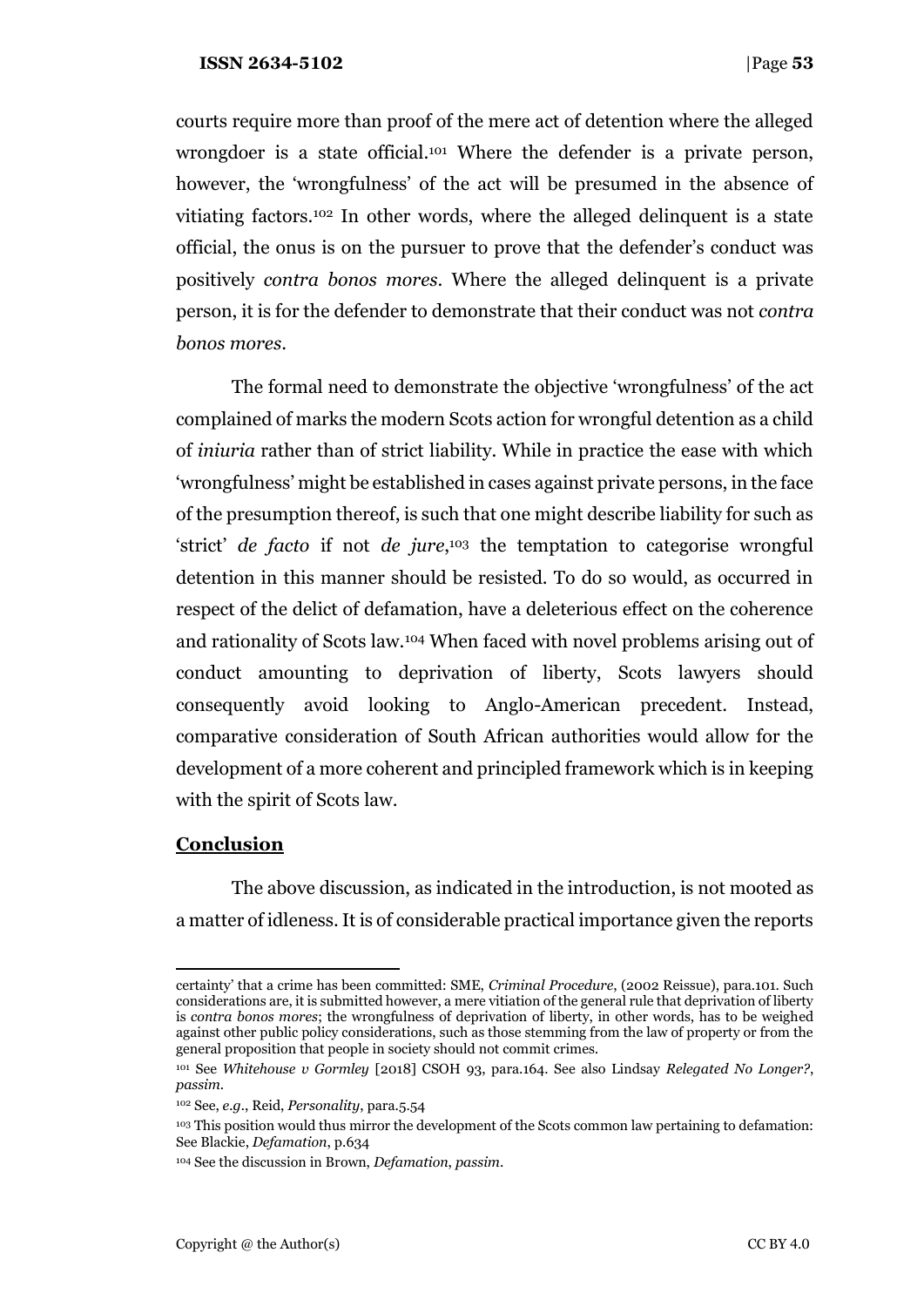of the alleged 'detention' of students in their halls of residence in universities throughout the United Kingdom. While there exists the possibility that actions based on 'false imprisonment' might succeed throughout in the UK's Common law jurisdictions, the legal position is conceptually different in Scotland. Indeed, as discussed in this essay, that position is so different due to fundamental dissimilarities between Common law jurisprudence and the Mixed jurisprudence of Scotland that Scots lawyers must be wary of taking any 'lessons' from court judgments concerning the tort of false imprisonment. Liability for deprivation of liberty in Scotland is not 'strict' and so facts which give rise to a right of reparation in the Common law may not necessarily do so in Scots law.

Universities, though (autonomous) public bodies, are private 'persons' in terms of the law of delict; hence they can sue (and be sued) in their own name. Within the context of the subject-matter of this essay, they have no special status in private law and nor do their security staff. Hence, university employees do not enjoy any privilege to detain private persons; *prima facie*  detention effected by university security staff is consequently unlawful. This presumption of wrongdoing is rebuttable, however. Provided that the detainer can show that their conduct was not contumelious – in other words, that what they did was not *contra bonos mores*, *i.e.*, contrary to public policy – then they might escape liability for their actions. In practice, this would be a very difficult thing for the detainer to prove, since, any argument to the effect that the ends justify the means will not defeat a claim of *iniuria*. One who hubristically infringes the personality interest(s) of another commits a wrong, regardless of their subjective benevolent intent. At best, it may be argued that the *de facto*  confinement of students who are expected to self-isolate due to their exhibiting Covid-19 symptoms is not *contra bonos mores*, since it is in keeping with public policy to prevent the spread of infectious disease.

The key practical difference between the law of Scotland and that of the rest of the UK lies thus in the fact that for an instance of wrongful detention to be actionable in Scotland the pursuer must logically have suffered a demonstrable subjective affront. Consequently, evidence that the pursuer was not aware of or bothered by the detention, or that they passively and pleasantly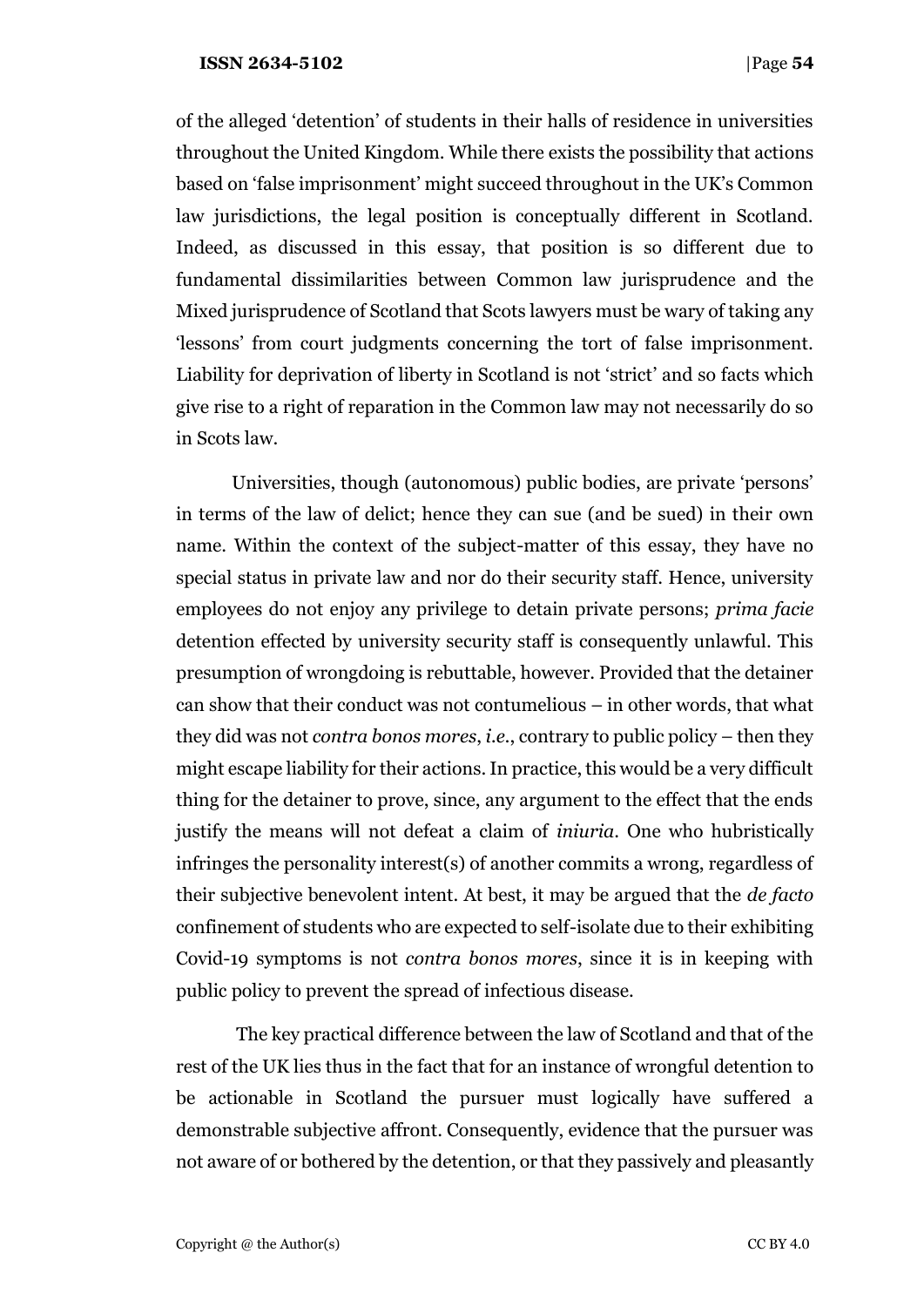acquiesced in it, will not give rise to a right of reparation. This is in contrast with the position under the nominate tort of false imprisonment, where a right of reparation does arise even if the purported 'victim' was unaware of their predicament.<sup>105</sup> The implications of this distinction in cases of mass detention are manifest. While in the Common law, proof that one student has been in fact 'falsely imprisoned' in their halls of residence would logically mean that every other student confined to those same halls would have a right of action, in Scotland the onus is on each individual pursuer to demonstrate that they knew of and were affronted by the fact of detention.

Like the Roman jurists, the English judiciary have in the past demonstrated a studied 'ability not to extend conclusions to the point of absurdity.'<sup>106</sup> Faced with a preponderance of claims for damages from those who have suffered no meaningful harm, in circumstances in which the deprivation of liberty may be deemed in the 'public interest', the English courts may rule against recoverability on grounds of public policy, notwithstanding the internal logic of the rules pertaining to strict liability. The position in Scotland has the potential to be more principled: While the courts may act so as to achieve the same practical outcome, by predicating the law pertaining to deprivation of liberty upon *iniuria* as opposed to some strict liability nominate action, particular claims may be allowed or denied depending on their own merits, without abandoning the internal logic of the law. Here, one is reminded of the title of the *festschrift* for Professor George Gretton: There is *Nothing so Practical as a Good Theory*.

<sup>105</sup> *Murray v Ministry of Defence* [1988] 1 WLR 692; *Meering v. Grahame-White Aviation Co. Ltd.* (1920) 122 LT 44, pp.54-55, *per* Atkin LJ. <sup>106</sup> Watson, *Roman Slave Law*, p.25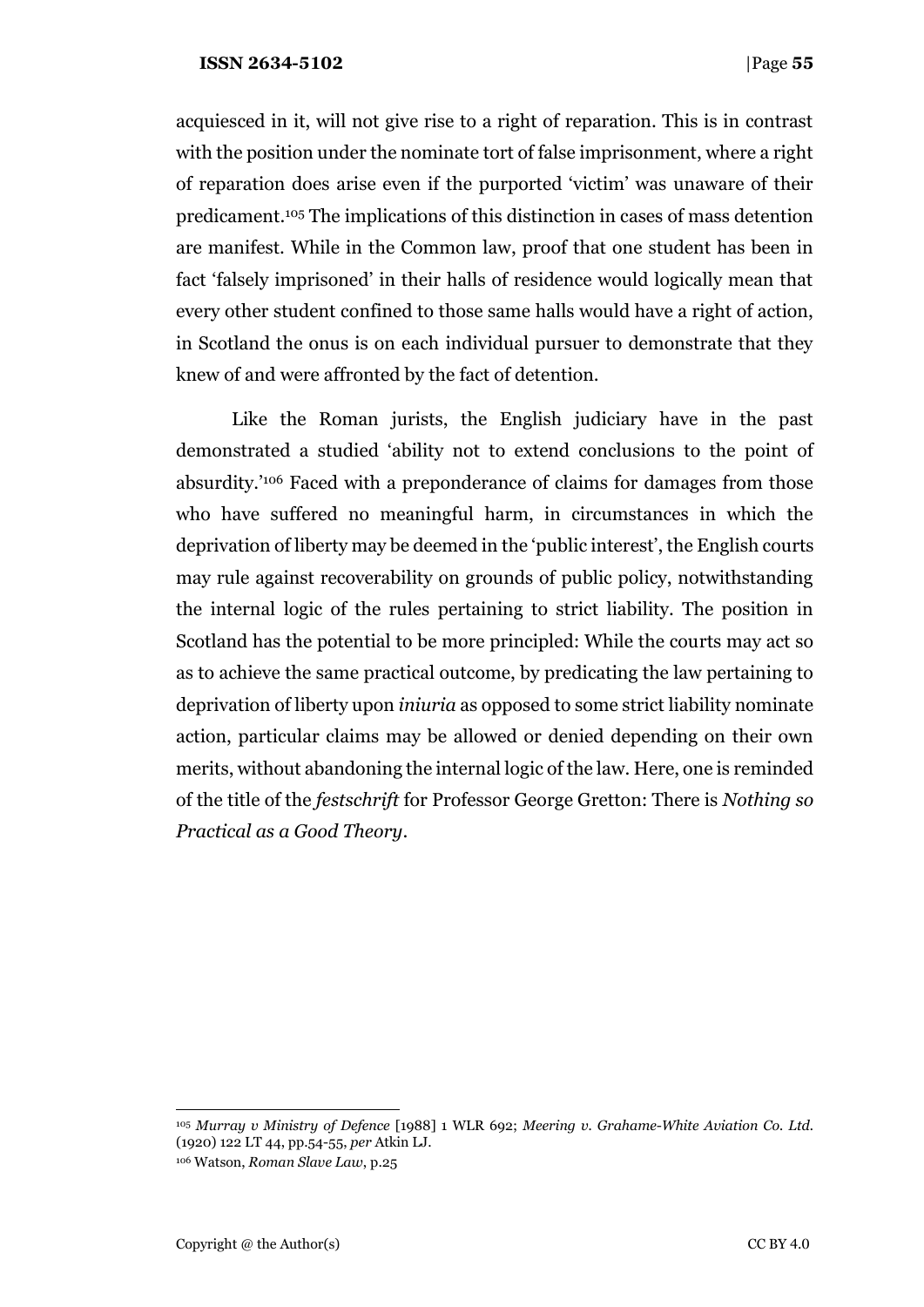# **Bibliography**

Anderson, C., *Property: A Guide to Scots Law*, (W. Green, 2016)

Birks, P., *The Early History of Iniuria*, [1969] The Legal History Review 163

Black, R., *A Historical Survey of Delictual Liability in Scotland for Personal Injuries and Death*, [1975] Comp. Int. Law J. South. Afr. (8) 46

Blackie, J., 'Defamation', in Reid, K. and Zimmermann, R., *A History of Private Law in Scotland: Volume 2: Obligations*, (Oxford University Press, 2000)

Blackie, J., *Doctrinal History of the Protection of Personality Rights in Europe in the Ius Commune: General Actions or Specific Actions?* [2009] Electronic Journal of Comparative Law, vol. 13.1 (March 2009)[, http://www.ejcl.org](http://www.ejcl.org/)

Blackie, J., 'The Protection of *Corpus* in Modern and Early Modern Scots Law', in Descheemaeker E. and Scott, H., *Iniuria and the Common Law*, (Hart, 2013)

Blackie, J., 'Unity in Diversity: The History of Personality Rights in Scots Law', in Whitty, N. R. and Zimmermann, R., *Rights of Personality in Scots Law: A Comparative Perspective*, (Dundee University Press, 2009)

Blackie J. and Chalmers, J., 'Mixing and Matching in Scottish Delict and Crime'*,* in Dyson, M., *Comparing Tort and Crime: Learning from across and within Legal Systems*, (Cambridge: CUP, 2015), p.286

Blackie, J. and Whitty, N.R., 'Scots Law and the New *Ius Commune*', in MacQueen, H. L., *Scots Law into the 21st Century: Essays in Memory of W. A. Wilson*, (W. Green, 1996)

Brooks L. and Adams, R., *Hundreds of Thousands of Students in Scotland Banned from Socialising*, (The Guardian, 24/09/2020)

Brown, J., *The Defamation and Malicious Publications (Scotland) Bill: An Undignified Approach to Law Reform?*, [2020] SLT 131

Brown, *The Scottish Legal System - What Next? Scots law as a Civilian System: A Response,* [2019] SLG 59

Brown, J., *Revenge Porn and the Actio Iniuriarum: Using 'Old Law' to Solve 'New Problems'*, [2018] Legal Studies (38) 396

Brown, J., *Servitude, Slavery and Scots Law: Historical Perspectives on the Human Trafficking and Exploitation (Scotland) Act 2015*, [2020] Legal Studies (40), 353

Brown, J., *When the Exception is the Rule: Rationalising the 'Medical Exception' in Scots Law*, [2020] Fundamina: A Journal of Legal History (Forthcoming)

Burchell, J., 'Personality Rights in South Africa: Re-Affirming Dignity', in Whitty, N. R. and Zimmermann, R., *Rights of Personality in Scots Law: A Comparative Perspective*, (Dundee University Press, 2009)

Dalrymple, James Viscount of Stair, *Institutions of the Law of Scotland*, (2nd Edn.) (Heir of Andrew Anderson, 1693)

Descheemaeker E., and Scott, H., 'Introduction: *Iniuria* and the Common Law', in Descheemaeker E. and Scott, H., *Iniuria and the Common Law*, (Hart, 2013)

Descheemaeker, E., '*Solatium* and Injury to Feelings', in Descheemaeker E. and Scott, H., *Iniuria and the Common Law*, (Hart, 2013)

Gill, B., *Quo Vadis Leges Romanorum?*, [2019] SLG 53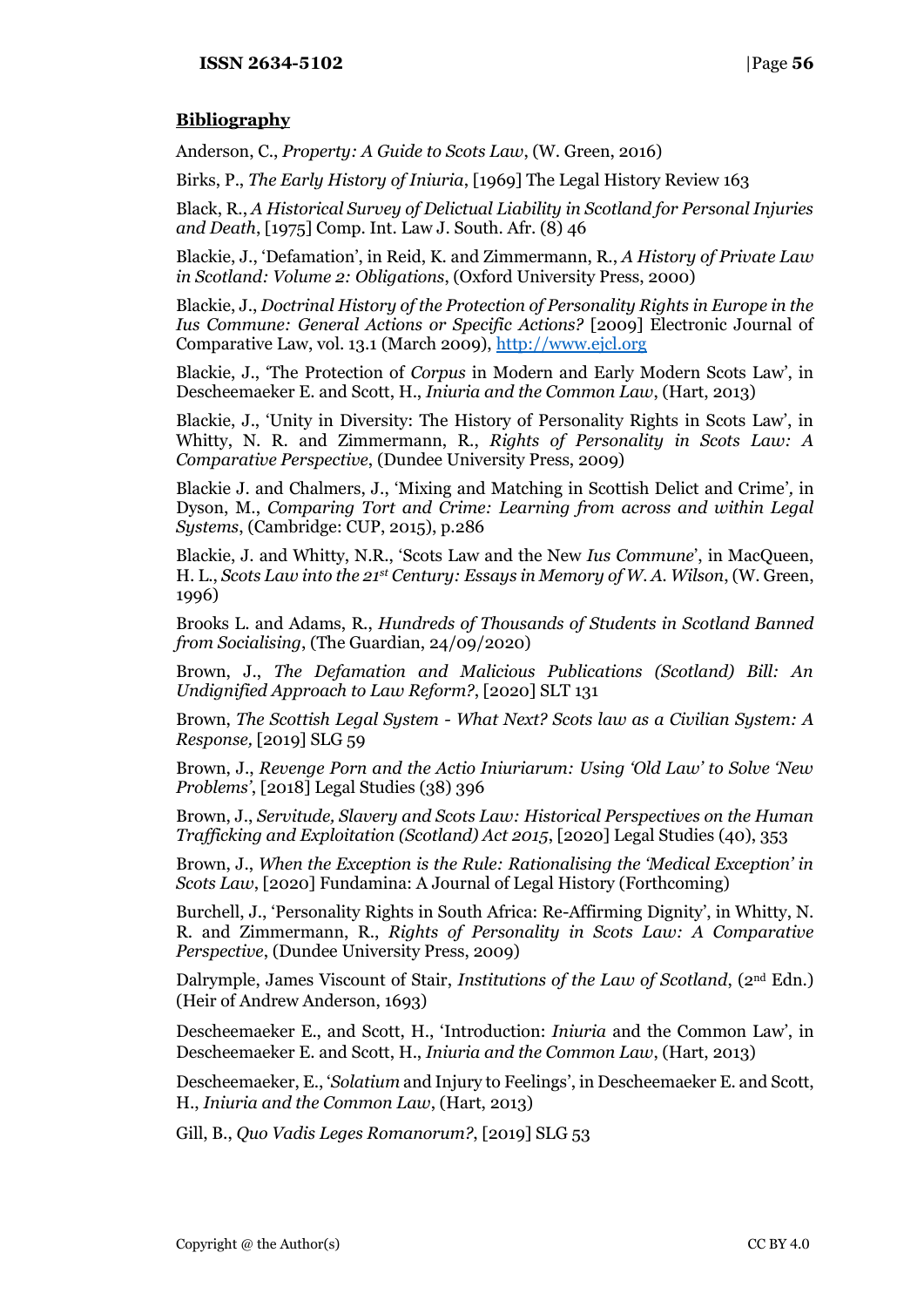Ibbetson, D., '*Iniuria*: Roman and English', in Descheemaeker E. and Scott, H., *Iniuria and the Common Law*, (Hart, 2013)

Ibbetson, D., William 'Warwick Buckland on the *Lex Aquilia*', in du Plessis, P., *Wrongful Damage to Property in Roman Law*, (Edinburgh University Press, 2018)

Johnston, D., '*Res Merae Facultatis*: The Decent Obscurity of a Learned Language', in Simpson, A., Paisley, R., Tait, N. and Bain D. (Eds.), *Northern Lights: Essays in Private Law in Honour of David Carey Miller,* (Aberdeen University Press, 2018)

Lindsay, B., *Relegated No Longer? The Role of Malice in the Delictual Protection of Liberty: Whitehouse v Gormley* [2019] Edin. L. R. 75

Paton, G. C. H., *Evaluation of the Institutions,* in Walker, D.M., *Stair Tercentenary Studies,* (The Stair Society, 1981)

Pillans, B., *Delict: Law and Policy*, (5th Edition) (W. Green, 2014)

MacCormick, G., *Culpa in the Scots Law of Reparation*, [1971] Jur. Rev. 13

MacKenzie, G., *The Laws and Customes of Scotland in Matters Criminal*, (James Glenn, 1678)

MacLean, A., 'Autonomy, the Body and Consent in Delict', in Thomson, J. (Ed.), *Delict*, (W. Green Loose-leaf, 2007-2021)

Mulheron, R., *Principles of Tort Law*, (Cambridge University Press, 2020)

Nkosi, T., *Balancing Deprivation of Liberty and Quantum of Damages*, [2013] DEREBUS 66

Reid, E. C., *Liability for Wrongful Deprivation of Liberty: Malice and Police Privilege*, [2020] Edin. L. R. 175

Reid, E. C., *Personality, Confidentiality and Privacy in Scots Law*, (W. Green, 2010)

Rudden, B., *Torticles*, 6/7 Tul. Civ. L.F. 105 (1991-1992) 105

Sellar, W. D. H., *Scots Law: Mixed from the Very Beginning? A Tale of Two Receptions*, [2005] Edin. L. R. 3

Speare-Cole, R., *Manchester Students Under Lockdown Claim they are being Falsely Imprisoned*, (27/09/2020, Evening Standard)

Smith, T. B., *Designation of Delictual Actions: Damn, Injuria, Damn,* 1972 SLT 125

Strauss, S. A., *Bodily Injury and the Defence of Consent,* [1964] S. African L. J. 179

Thomson, J. (Ed.), *Delict*, (W. Green Loose-leaf, 2007-2021)

Voet, *Commentarius ad Pandectas*, (Parisiis: Apud Gauthier Fratres, 1829)

Walker, D. M., *The Law of Delict in Scotland*, (2nd Edition) (W. Green, 1981)

Watson, A., *Roman Slave Law* (Baltimore University Press, 1987)

Whitty, N. R., *Rights of Personality, Property Rights and the Human Body in Scots Law*, (2005) Edin. L. R. 9 (2), 194

Whitty, N. R. and Zimmermann, R., 'Rights of Personality in Scots Law: Issues and Options in Whitty, N. R. and Zimmermann, R., *Rights of Personality in Scots Law: A Comparative Perspective*, (Dundee University Press, 2009)